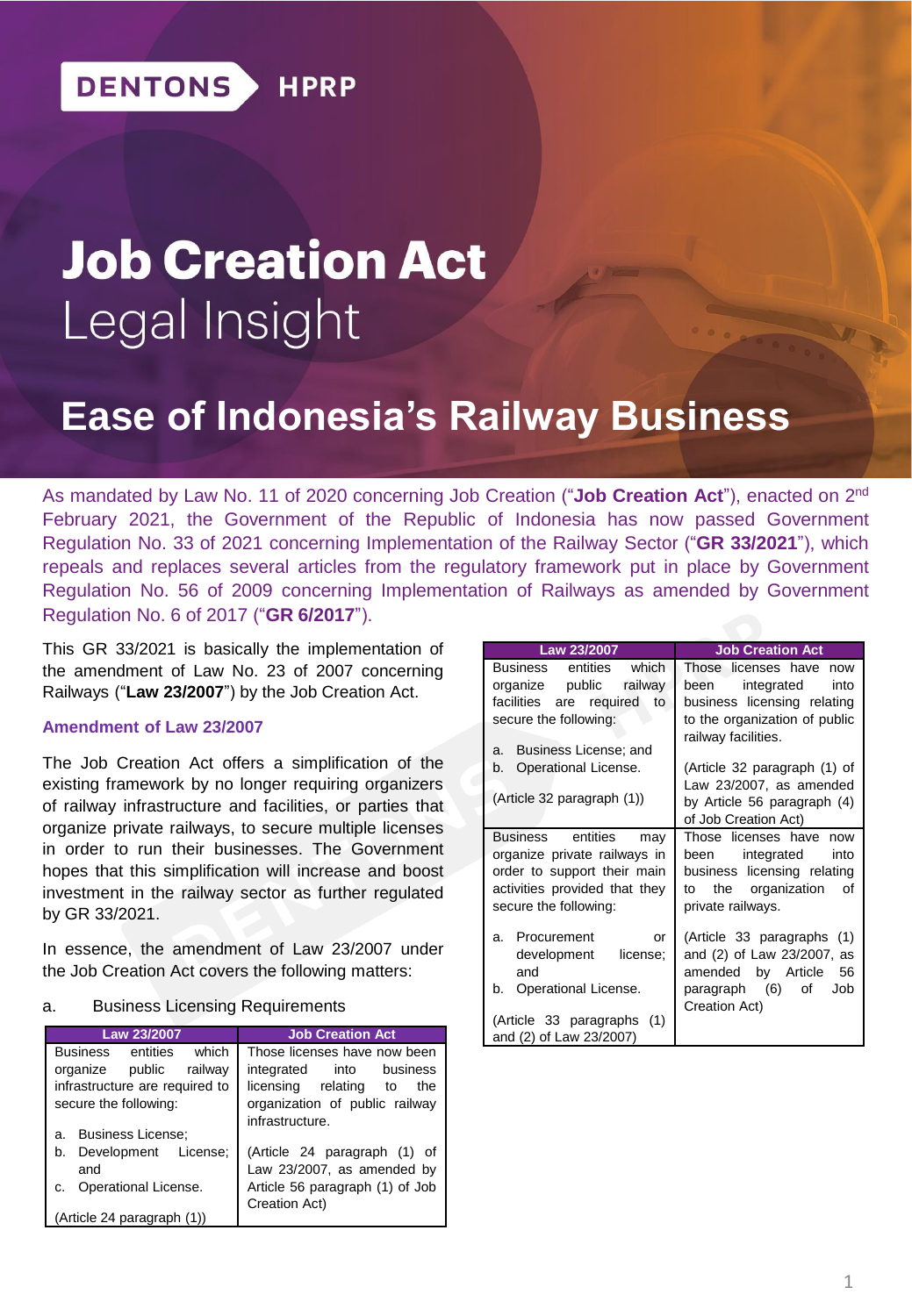| b. Sanctions                         |                                                                  | Law 23/2007                                    | <b>Job Creation Act</b>                           |
|--------------------------------------|------------------------------------------------------------------|------------------------------------------------|---------------------------------------------------|
|                                      |                                                                  | Organizers of railway<br>е.                    |                                                   |
| Law 23/2007                          | <b>Job Creation Act</b>                                          | facilities that fail to                        |                                                   |
| Not Regulate                         | Administrative sanctions may                                     | provide other facilities                       |                                                   |
|                                      | now be imposed in relation to                                    | or<br>modes<br>οf                              |                                                   |
|                                      | the following violations:                                        | transportation<br>for                          |                                                   |
|                                      | a. Business entities<br>which                                    | passengers in order to                         |                                                   |
|                                      | public<br>organize<br>railway                                    | reach their destinations                       |                                                   |
|                                      | infrastructure,<br>public                                        | or to indemnify the                            |                                                   |
|                                      | railway facilities or special                                    | costs of their tickets if                      |                                                   |
|                                      | railways without obtaining                                       | obstacles<br>there<br>are                      |                                                   |
|                                      | the required<br>business                                         | which result in trains                         |                                                   |
|                                      | licenses;                                                        | being<br>unable<br>to                          |                                                   |
|                                      | <b>Operators</b><br>οf<br>railway<br>b.                          | continue their journeys;                       |                                                   |
|                                      | infrastructure<br>which<br>operate without<br>having             | and                                            |                                                   |
|                                      |                                                                  | f.<br>Organizers of railway                    |                                                   |
|                                      | competency<br>certificates;<br>and                               | facilities that fail to have                   |                                                   |
|                                      |                                                                  | insurance covering their                       |                                                   |
|                                      | Staff of railway facilities<br>c.<br>that operate the facilities | responsibilities to their                      |                                                   |
|                                      | having                                                           | users.                                         |                                                   |
|                                      | without<br>proper<br>certification or organizers                 | (Articles 28, 77, 82, 107,                     |                                                   |
|                                      |                                                                  | 112, 135 and 168 of Law                        |                                                   |
|                                      | of the facilities that operate                                   | 23/2007, as amended by                         |                                                   |
|                                      | facilities<br>through<br>the<br>utilization of non-certified     | Article 56 paragraphs (3), (8),                |                                                   |
|                                      | crews.                                                           | $(10)$ , $(11)$ , $(12)$ , $(14)$ , and $(15)$ |                                                   |
|                                      |                                                                  | of Job Creation Act)                           |                                                   |
|                                      | (Articles 24A, 32A, 33A, 80A,                                    | Criminal sanctions applicable                  | Criminal sanctions that apply                     |
|                                      | 116A and 116B of Law<br>23/2007, as amended                      | to the organizers of railway                   | to the organizers of railway                      |
|                                      | by                                                               | facilities,<br>railway                         | facilities,<br>railway                            |
|                                      | Article 56 (2), (5), (7), (9) and                                | infrastructure and their crews                 | infrastructure and their crews                    |
| Mandates for the imposition of       | (13) Job Creation Act)                                           | under Law 23/2007 may be                       | may only be imposed if the                        |
|                                      | Only requires the imposition of                                  | if<br>imposed<br>perpetrators                  | violations result in death or                     |
| administrative sanctions in the      | administrative sanctions upon                                    | simply engage in any of the                    | injury to persons and/or                          |
| form of written reprimands,          | the parties with respect to the                                  | violations specified under the                 | damage to property, safety or                     |
| suspension of licenses and           | violations, with no specific<br>forms of sanctions as was        | law, without any additional                    | the environment.                                  |
| revocation<br>of<br>operational      |                                                                  | underlying conditions which                    |                                                   |
| licenses upon the following          | previously the case.                                             | have<br>to<br>be<br>met<br>as                  | through<br>However,<br>the                        |
| parties:                             |                                                                  | the<br>prerequisites<br>for                    | addition of this condition, the                   |
| a. Business entities which           |                                                                  | imposition of sanctions.                       | Job Creation Act generally                        |
| organize railways facilities         |                                                                  |                                                | increases and/or adds to the                      |
| without fulfilling the railway       |                                                                  | (Articles 188, 190, 191, 195,                  | various<br>of<br>terms                            |
| facility fitness for operation       |                                                                  | 196, 203, 204 and 210 of                       | imprisonment and/or fines                         |
| standards;                           |                                                                  | Law 23/2007)                                   | that can be imposed.                              |
| entities<br>b. Legal<br>or           |                                                                  |                                                |                                                   |
| institutions that carry out          |                                                                  |                                                | (Articles 188, 190, 191, 195,                     |
| the testing of railway               |                                                                  |                                                | 196, 203, 204 and 210 of                          |
| infrastructure or facilities         |                                                                  |                                                | Law 23/2007, as amended by                        |
| without utilizing experts            |                                                                  |                                                | Article 56 paragraphs (17) to                     |
| who have secured expert              |                                                                  |                                                | (24) of Job Creation Act)                         |
| certification,<br>utilizing          |                                                                  |                                                |                                                   |
| testing equipment and/or             |                                                                  |                                                | Ease of Railway Business under GR 33/2021         |
| complying<br>with<br>the             |                                                                  |                                                |                                                   |
| prescribed procedures;               |                                                                  |                                                |                                                   |
| Organizers<br>of<br>railway<br>C.    |                                                                  | A. Simplification of Business License          |                                                   |
| infrastructure which fail to         |                                                                  | <b>Requirements</b>                            |                                                   |
| place complete and clear             |                                                                  |                                                |                                                   |
| restriction markings on              |                                                                  |                                                | Previously under Article 306 of GR 6/2017, in     |
| their railway lines;                 |                                                                  |                                                | order to be established as a business entity that |
| Organizers<br>railway<br>d.<br>οf    |                                                                  |                                                | will organize a public railway infrastructure and |
| facilities which<br>perform          |                                                                  |                                                |                                                   |
| without<br>examinations              |                                                                  |                                                | to obtain business licenses, a business entity    |
| required<br>the                      |                                                                  |                                                | had to obtain a Public Railway Infrastructure     |
| utilizing<br>experts and procedures; |                                                                  |                                                | Organizer Designation from the Ministry of        |
|                                      |                                                                  |                                                | Transport ("MOT"), a relevant governor, or a      |

relevant mayor or regent, depending on their

respective competencies.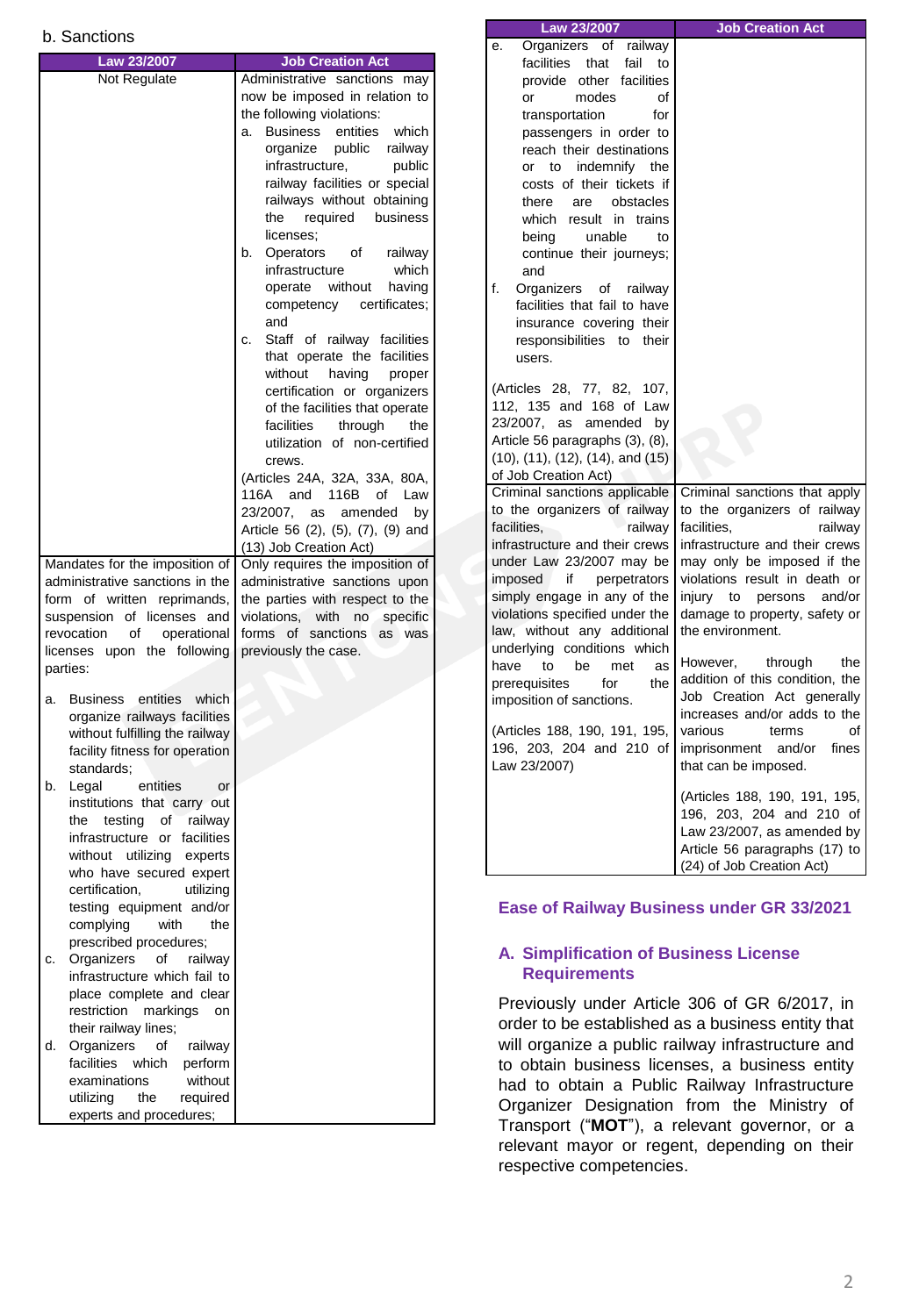In line with the amendment of Law 23/2007 under the Job Creation Act, a business entity which intends to organize a public railway is required under Article 6 of GR 33/2021 only to obtain a License to Do Business such as business license, development license, or operational license.

By deleting this Railway Infrastructure Organizer Designation as a requirement to obtain a business license, the process to be established as a business entity organizing public railway infrastructure requires fewer steps and a shorter period of time.

Although Article 3 of GR 33/2021 also has a provision with regard to the designation of a railway infrastructure organizer, there is no timeline provided under GR 33/2021 for the designation process.

| <b>Article 306 of GR 6/2017</b>                                                                                                                                                                                                                                                                                                             | Articles 3, 4 and 5 of GR<br>33/2021                                                                                                                                                                                                                                                                                                                   |
|---------------------------------------------------------------------------------------------------------------------------------------------------------------------------------------------------------------------------------------------------------------------------------------------------------------------------------------------|--------------------------------------------------------------------------------------------------------------------------------------------------------------------------------------------------------------------------------------------------------------------------------------------------------------------------------------------------------|
| A Public Railway Organizer<br>Designation<br>can<br>be<br>obtained in the following<br>manners:                                                                                                                                                                                                                                             | The designation of a Public<br>Railway Organizer<br>can<br>be<br>done through the<br>following<br>manners:                                                                                                                                                                                                                                             |
| tender<br>direct<br>or<br>a.<br>appointment,<br>in<br>the<br>event a part<br>the<br>or<br>whole<br>of<br>the<br>investment is sourced<br>from the State Budget<br>Revenue<br>and<br>(Anggaran Pendapatan<br>dan Belanja Negara or<br>"APBN")<br>or Local<br>Budget and Revenue<br>(Anggaran Pendapatan<br>dan Belanja Daerah or<br>"APBD"); | tender, in the event a part<br>a.<br>of or the whole of the<br>investment<br>is<br>sourced<br>from APBN<br>or APBD<br>(Article 3 paragraph (2));<br>direct appointment, in<br>b.<br>event the<br>the<br>whole<br>is.<br>investment<br>sourced<br>from APBN or APBD, and<br>there is no government<br>(Article<br>guarantee<br>3<br>paragraph (3)); and |
| without tender, in the<br>b.<br>the<br>whole<br>event<br>investment is sourced<br>from APBN or APBD,<br>there<br>and<br>is<br>no<br>government guarantee;<br>or                                                                                                                                                                             | assignment, in the event<br>c.<br>there is no business entity<br>which<br>intends<br>to<br>participate due to it not<br>being financially feasible<br>(Article 4).                                                                                                                                                                                     |
| assignment,<br>in<br>the<br>c.<br>there<br>is<br>event<br>no<br>business entity which<br>intends to participate<br>not being<br>due to it<br>financially feasible.                                                                                                                                                                          |                                                                                                                                                                                                                                                                                                                                                        |

Further, previously under Article 307 of GR 6/2017, upon establishment as a public railway infrastructure organizer and prior to obtaining a business license, the business entity had to obtain a right to organize the public railway infrastructure and was obliged to execute a public railway infrastructure agreement with the MOT, governor, or mayor/regent depending on their respective competencies.

Under Article 6 of GR 33/2021, a business entity that has been determined as a winning bidder, appointed or receives an assignment must execute a public railway infrastructure agreement (in the form of concession agreement or cooperation agreement) with the MOT, governor, or mayor/regent depending on their respective competencies. The public railway infrastructure agreement must contain at least the matters specified in GR 33/2021. This change, understandably, is to ensure that the public railway infrastructure organizer implements a railway operation which is safe and comfortable, and is operated smoothly and in good order.

#### **B. Simplification of Development License Requirements**

The technical requirements to obtain a Development License for Railway Infrastructure Organizer are also simplified in GR 33/2021 as follows:

- a. a Building Construction Permit is no longer required; and
- b. previously, a Railway Infrastructure Organizer had to have acquired a minimum of 10% (ten percent) of the total amount of the land required; under GR 33/2021 the minimum land to be acquired is only 5% (five percent).

We view that these new technical requirements could encourage more domestic business actors to participate in the development of the railway infrastructure in Indonesia.

#### **C. Land Lease as a Requirement for Operational License for Railway Facilities Organizer**

One of the requirements to obtain an Operational License is to provide a maintenance facility for railway facility organizers. Previously under the elucidation of Article 346 paragraph (2) point f of GR 6/2017, the maintenance facility could be owned by the license holder or in cooperation with another business entity.

Under the elucidation of Article 13 of GR 33/2021, a maintenance facility can be owned or leased by the license holder or in cooperation with another business entity, which provides more flexibility for business actors in its business activities.